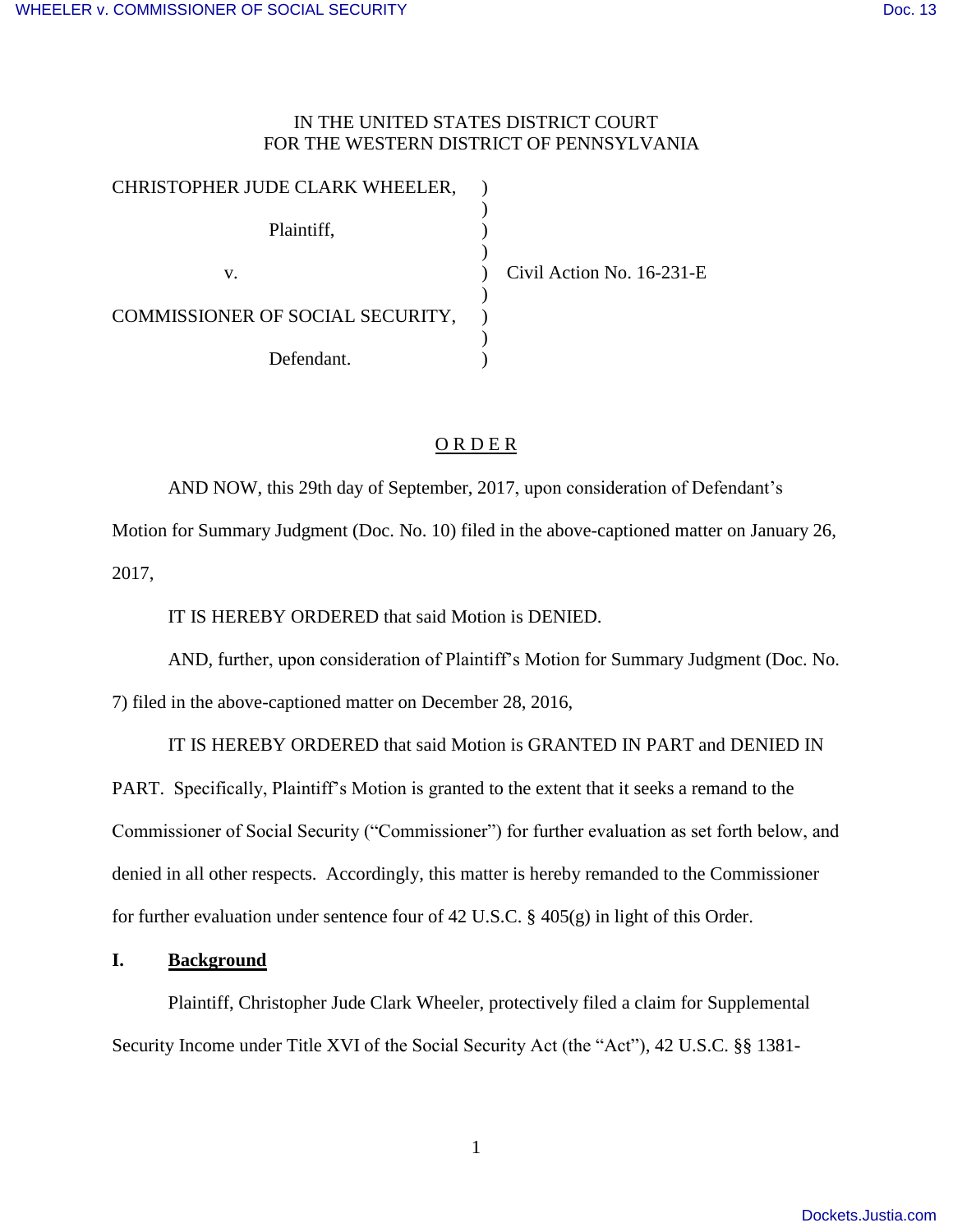1383f, effective July 14, 2014, claiming that he became disabled on June 15, 2003,  $1$  due to stomach cancer, pancreatitis, an enlarged spleen, depression, severe ADHD, a head injury, ruptured discs in his back, hip problems, and memory problems.<sup>2</sup> (R. 22, 69, 137-45, 172, 183). After being denied initially and upon reconsideration, Plaintiff sought, and obtained, a hearing before an Administrative Law Judge ("ALJ") on January 5, 2016. (R. 22, 36-68, 101-03, 104-07, 110, 112). In a decision dated March 2, 2016, the ALJ denied Plaintiff's request for benefits. (R. 22-31). The Appeals Council declined to review the ALJ's decision on July 23, 2016. (R. 1- 5). Plaintiff filed a timely appeal with this Court, and the parties have filed cross-motions for summary judgment.

#### **II. Standard of Review**

 $\overline{a}$ 

Judicial review of a social security case is based upon the pleadings and the transcript of the record. See 42 U.S.C. § 405(g). The scope of review is limited to determining whether the Commissioner applied the correct legal standards and whether the record, as a whole, contains substantial evidence to support the Commissioner's findings of fact. See Matthews v. Apfel, 239 F.3d 589, 592 (3d Cir. 2001) (noting that "'[t]he findings of the Commissioner of Social Security as to any fact, if supported by substantial evidence, shall be conclusive'" (quoting 42 U.S.C. § 405(g))); Schaudeck v. Comm'r of Soc. Sec. Admin., 181 F.3d 429, 431 (3d Cir. 1999) (stating that the court has plenary review of all legal issues, and reviews the ALJ's findings of fact to determine whether they are supported by substantial evidence).

"Substantial evidence" is defined as "'more than a mere scintilla. It means such relevant evidence as a reasonable mind might accept as adequate<sup>27</sup> to support a conclusion. Plummer v.

<sup>1</sup> As Defendant points out, the relevant period actually begins on the application date. See  $20 \text{ C.F.R. }$ § 416.202(g).

Plaintiff later also asserted that he was disabled due to his chronic cirrhosis of the liver (R. 43), which has become the fulcrum of his claim.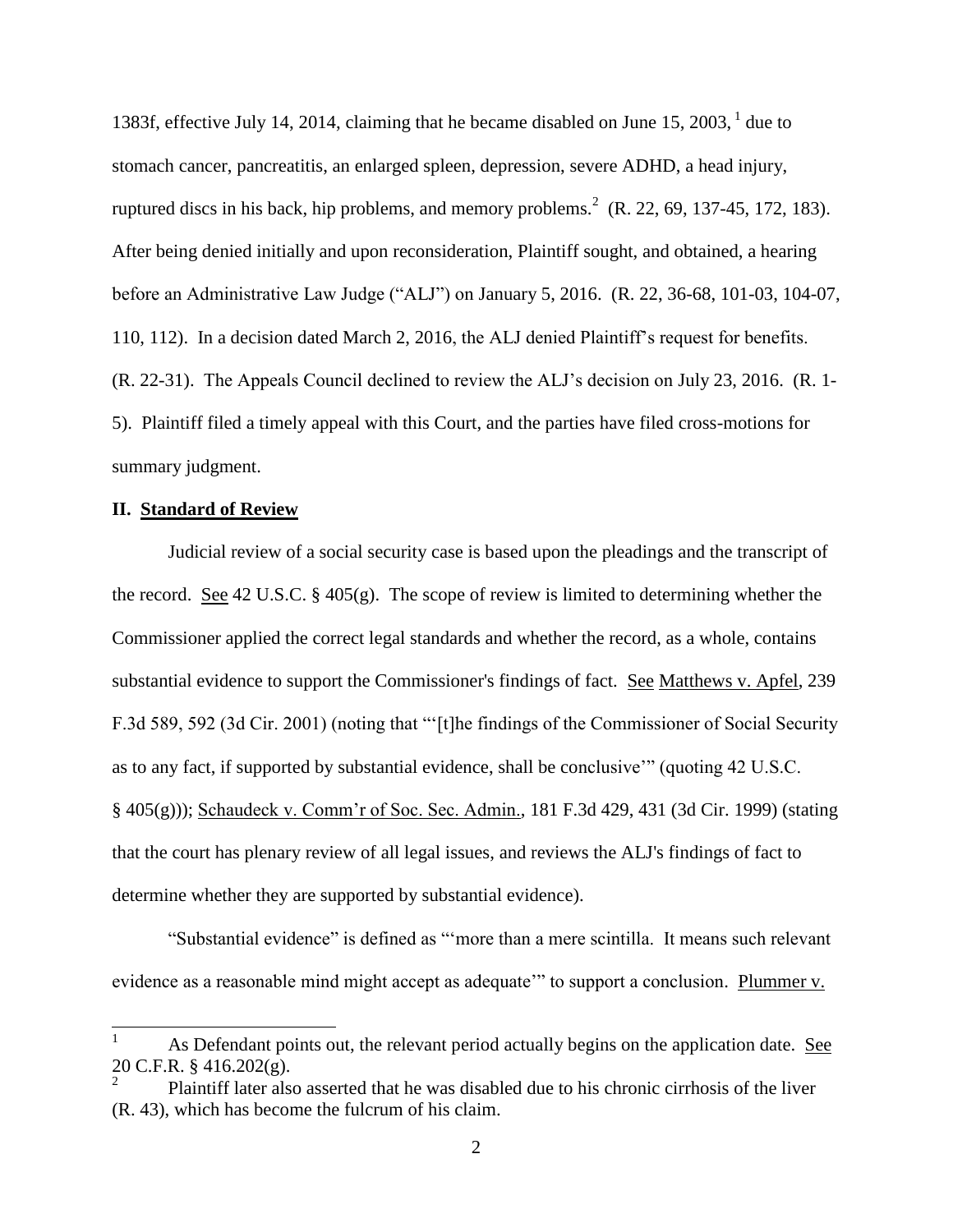Apfel, 186 F.3d 422, 427 (3d Cir. 1999) (quoting Ventura v. Shalala, 55 F.3d 900, 901 (3d Cir. 1995)). However, a "'single piece of evidence will not satisfy the substantiality test if the [Commissioner] ignores, or fails to resolve, a conflict created by countervailing evidence." Morales v. Apfel, 225 F.3d 310, 317 (3d Cir. 2000) (quoting Kent v. Schweiker, 710 F.2d 110, 114 (3d Cir. 1983)). "'Nor is evidence substantial if it is overwhelmed by other evidence particularly certain types of evidence (e.g., that offered by treating physicians)—or if it really constitutes not evidence but mere conclusion.'" Id.

 A disability is established when the claimant can demonstrate some medically determinable basis for an impairment that prevents him or her from engaging in any substantial gainful activity for a statutory twelve-month period. See Fargnoli v. Massanari, 247 F.3d 34, 38- 39 (3d Cir. 2001). "A claimant is considered unable to engage in any substantial gainful activity 'only if his physical or mental impairment or impairments are of such severity that he is not only unable to do his previous work but cannot, considering his age, education, and work experience, engage in any other kind of substantial gainful work which exists in the national economy . . . .'" Id. at 39 (quoting 42 U.S.C.  $\S$  423(d)(2)(A)).

The Social Security Administration has promulgated regulations incorporating a five-step sequential evaluation process for determining whether a claimant is under a disability as defined by the Act. See 20 C.F.R. § 416.920. In Step One, the Commissioner must determine whether the claimant is currently engaging in substantial gainful activity. See 20 C.F.R. § 416.920(a)(4)(i). If so, the disability claim will be denied. See Bowen v. Yuckert, 482 U.S. 137, 140 (1987). If not, the second step of the process is to determine whether the claimant is suffering from a severe impairment. See 20 C.F.R. § 416.920(a)(4)(ii). "An impairment or combination of impairments is not severe if it does not significantly limit [the claimant's]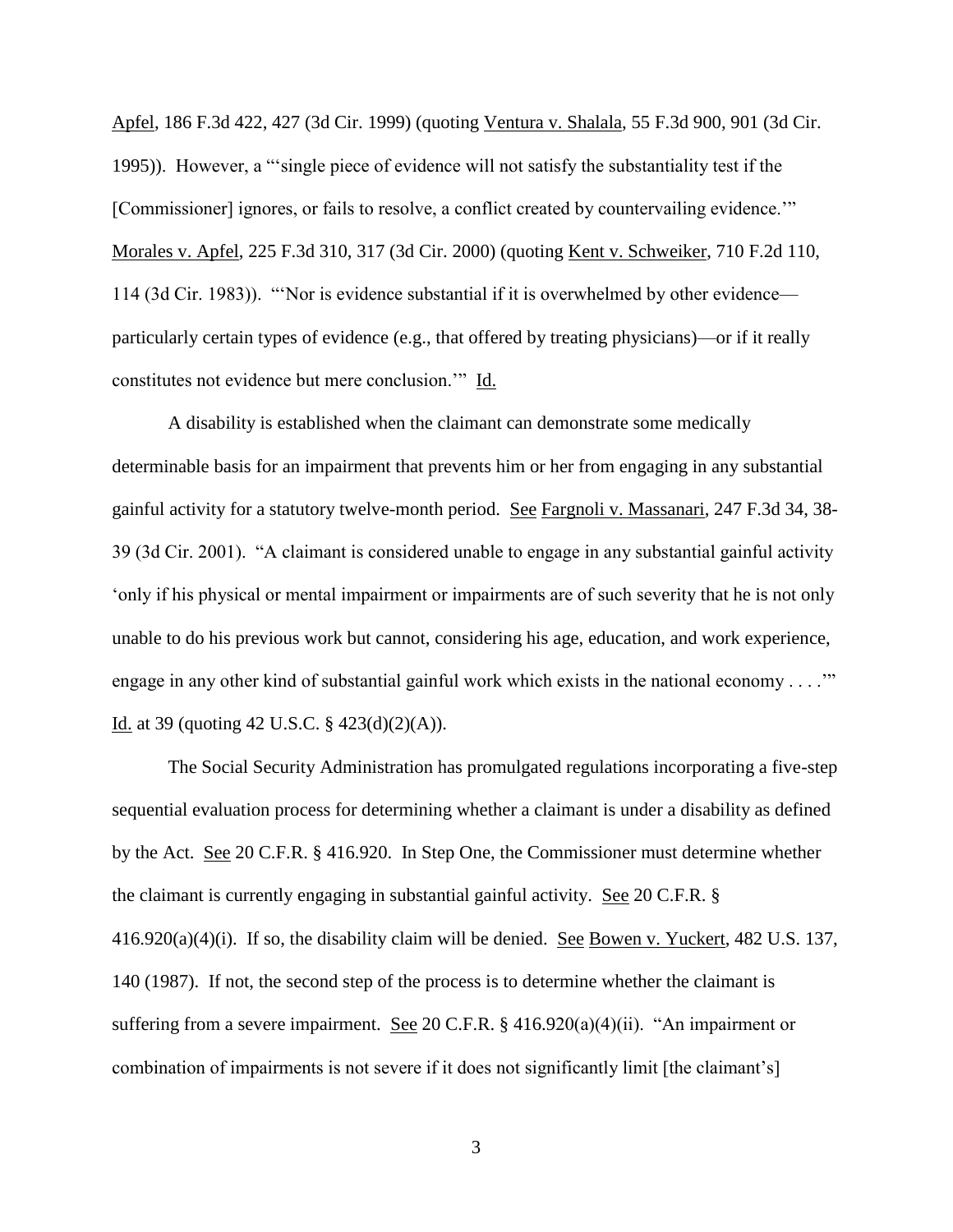physical or mental ability to do basic work activities." 20 C.F.R. § 416.922. If the claimant fails to show that his or her impairments are "severe," he or she is ineligible for disability benefits. If the claimant does have a severe impairment, however, the Commissioner must proceed to Step Three and determine whether the claimant's impairment meets or equals the criteria for a listed impairment. See 20 C.F.R. § 416.920(a)(4)(iii). If a claimant meets a listing, a finding of disability is automatically directed. If the claimant does not meet a listing, the analysis proceeds to Steps Four and Five.

 Step Four requires the ALJ to consider whether the claimant retains the residual functional capacity ("RFC") to perform his or her past relevant work, see 20 C.F.R. §  $416.920(a)(4)(iv)$ , and the claimant bears the burden of demonstrating an inability to return to this past relevant work, see Adorno v. Shalala, 40 F.3d 43, 46 (3d Cir. 1994). If the claimant is unable to resume his or her former occupation, the evaluation then moves to the fifth and final step.

 At this stage, the burden of production shifts to the Commissioner, who must demonstrate that the claimant is capable of performing other available work in the national economy in order to deny a claim of disability. See 20 C.F.R.  $\S$  416.920(a)(4)(v). In making this determination, the ALJ should consider the claimant's RFC, age, education, and past work experience. See id. The ALJ must further analyze the cumulative effect of all the claimant's impairments in determining whether he or she is capable of performing work and is not disabled. See 20 C.F.R. § 416.923.

 In addition, in cases where an ALJ finds that there is medical evidence that a claimant has a substance abuse disorder, he or she must also determine whether the substance abuse is a contributing factor material to the determination of disability. If the ALJ finds that it is, the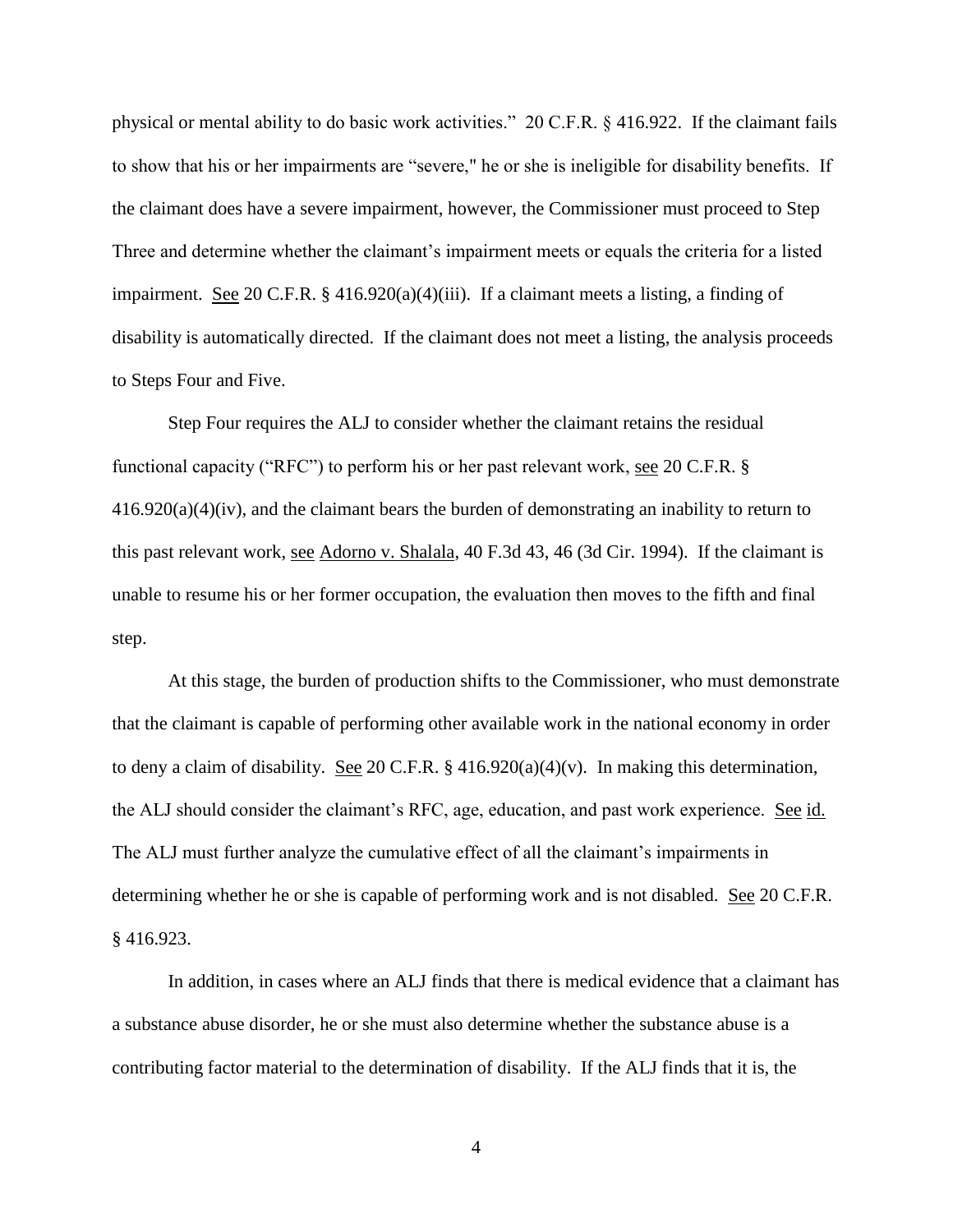claimant shall be considered to be not disabled. See 42 U.S.C. § 1382c(a)(3)(J); 20 C.F.R. § 416.935.

#### **III. The ALJ's Decision**

 In his March 2, 2016 decision, the ALJ applied the sequential evaluation process in reviewing Plaintiff's claim for benefits. In particular, the ALJ found that Plaintiff had not been engaged in substantial gainful activity since the application date of July 14, 2014. (R. 25). The ALJ also found that Plaintiff met the second requirement of the sequential evaluation process insofar as he had the following severe impairments: "alcohol abuse, liver cirrhosis, status post inguinal and ventral hernia repairs, spinal arthritis, and bilateral hip arthritis." (R. 25).

At Step Three, the ALJ concluded that Plaintiff's liver cirrhosis, **including** his substance abuse disorder, met Listing 5.05(B). (R. 25-26). As discussed above, ordinarily a finding that a claimant meets or equals a listing means that a finding of disability is automatically directed. However, because the ALJ found that there was medical evidence that Plaintiff had a substance abuse disorder, he went on to consider whether the substance abuse was a contributing factor material to the determination of disability under Section 1382c(a)(3)(J) and Section 416.935. (R. 24, 27). He found that, if Plaintiff stopped his substance abuse, he would still satisfy Step Two with the same severe impairments as before other than alcohol abuse. (R. 27). He further found, however, that if Plaintiff ceased his substance use, he would no longer meet Listing 5.05 or any other listing. (R. 27-28).

 The ALJ went on to find that Plaintiff, absent substance abuse, retained the RFC to perform sedentary work except that he could only occasionally climb, balance, stoop, kneel, crouch, or crawl. (R. 28-29). After finding that Plaintiff had no past relevant work, the ALJ moved on to Step Five. (R. 29). At Step Five, the ALJ then used a vocational expert ("VE") to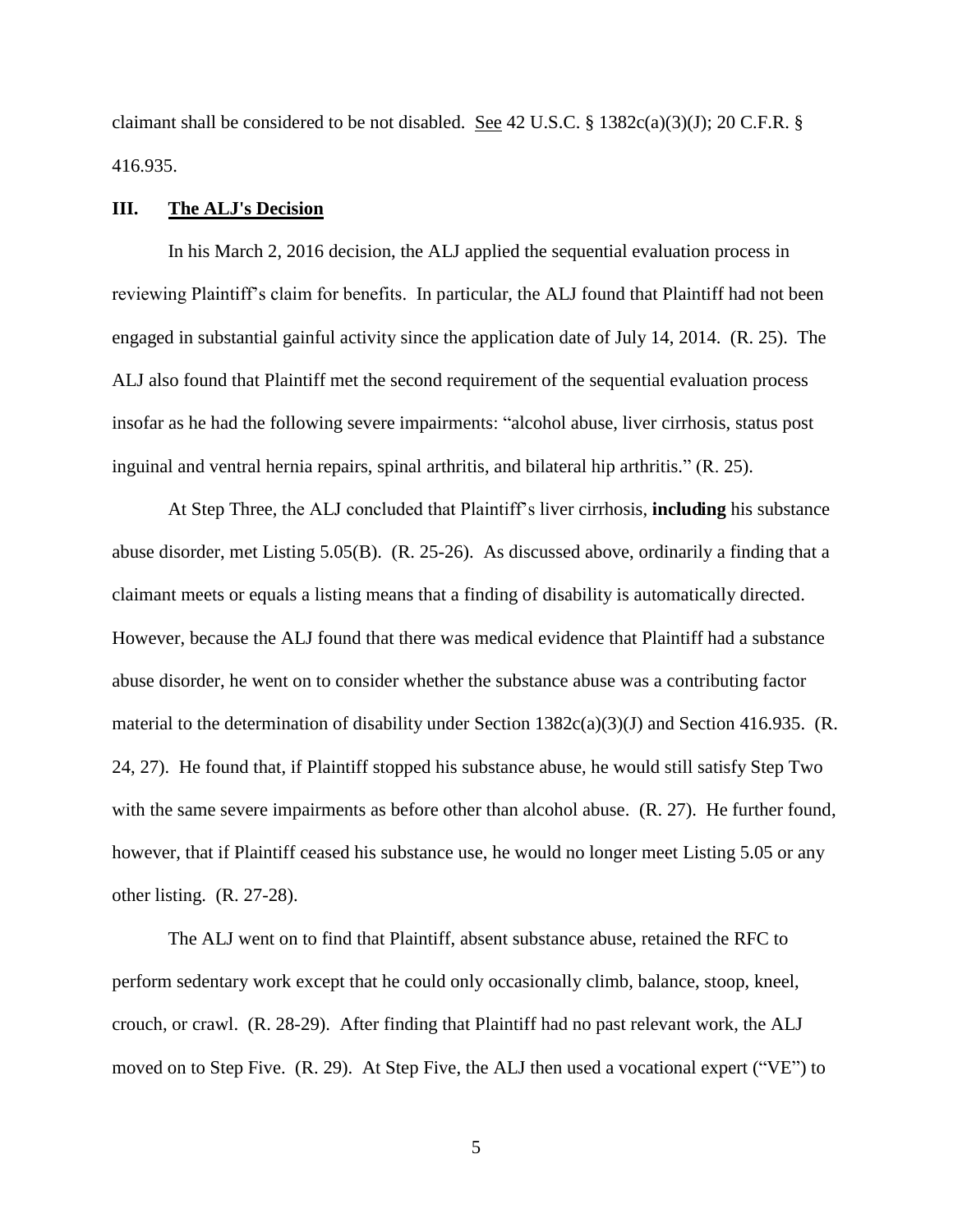determine whether or not a significant number of jobs existed in the national economy that Plaintiff could perform. The VE testified that, given Plaintiff's age, education, work experience, and RFC, Plaintiff could perform jobs that exist in significant numbers in the national economy, such as document preparer, envelope and small package addresser, and surveillance system monitor. (R. 30). Accordingly, the ALJ found that Plaintiff was not disabled because he found Plaintiff's substance use disorder to be a contributing factor material to the determination of disability. (R. 31).

#### **IV. Legal Analysis**

 It is very important in this case to remember what is and what is not at issue. The ALJ found that Plaintiff's liver cirrhosis, including Plaintiff's substance abuse disorder, would meet the requirements of Listing 5.05(B), 20 C.F.R., Part 404, Subpart P, App. 1. (R. 25). He then went on to find that if Plaintiff stopped abusing alcohol, his liver condition would no longer meet that listing. (R. 27-28). The issue, therefore, is not whether Plaintiff's cirrhosis itself would resolve if he ceased using alcohol or even whether alcohol could cause further decompensation of his condition. The issue is whether, absent substance abuse, Plaintiff's cirrhosis would still meet Listing 5.05(B). The Court finds the ALJ's explanation as to why he found that it would not to be inadequate and therefore finds that substantial evidence does not support his decision.

 As noted above, the ALJ found that there was medical evidence that Plaintiff had a substance use disorder, specifically alcohol abuse (R. 25), and there seems to be little dispute as to this point. Pursuant to 42 U.S.C.  $\S$  1382c(a)(3)(J) and 20 C.F.R.  $\S$  416.935, where, as here, an ALJ finds that there is medical evidence that a claimant has a substance abuse disorder, the issue for consideration is whether the substance abuse is a contributing factor material to the determination of disability. The "key factor" in determining whether drug or alcohol addiction is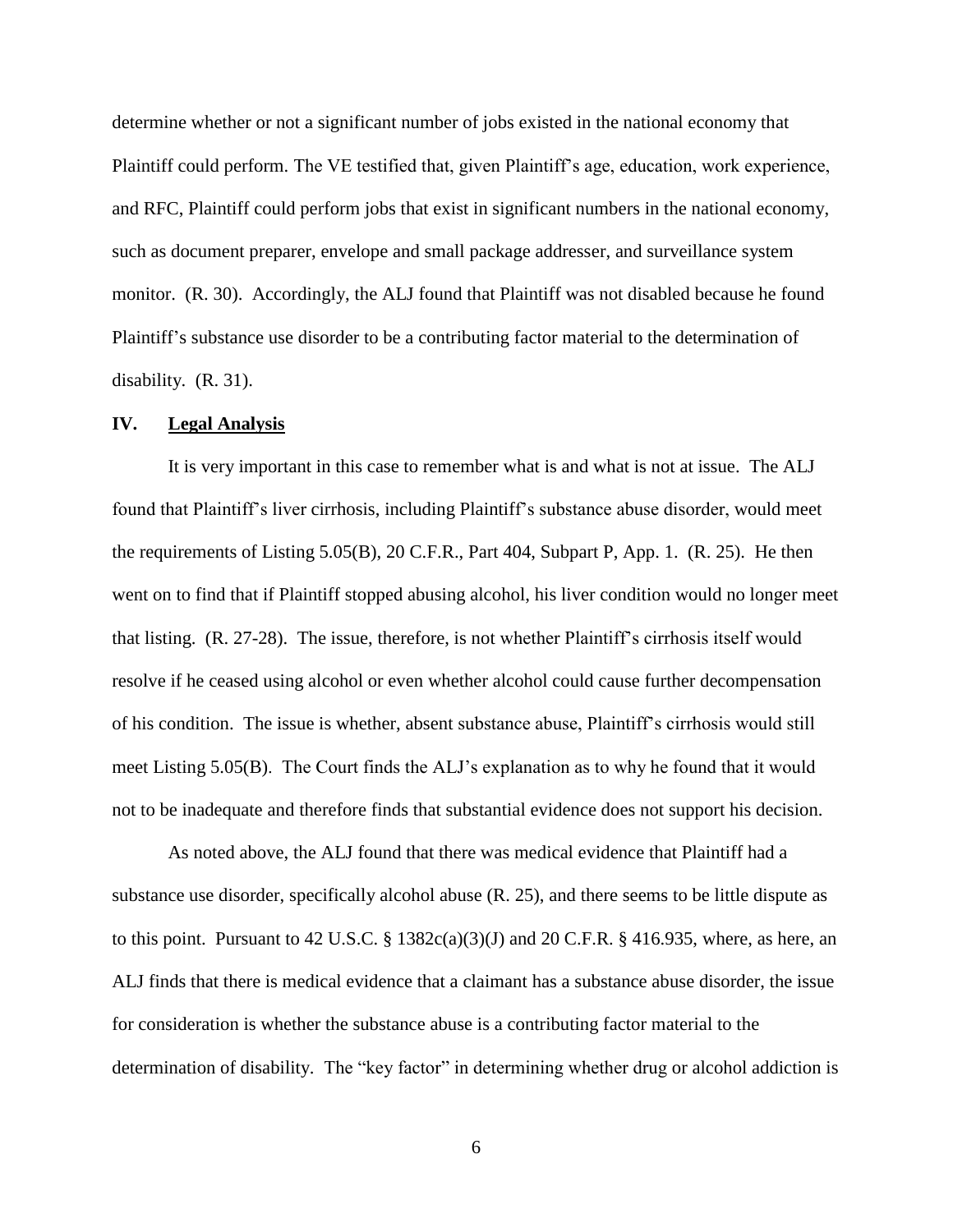material to a determination of disability is whether the claimant would still be found to be disabled if he or she stopped using the substance. See id. at § 416.935(b)(1). The focus of the inquiry is on the limitations that would remain if the substance use ceased, and whether those limitations are disabling, regardless of their cause. See id. at § 416.935(b)(2). See also Ford v. Barnhart, 78 Fed. Appx. 825, 827 (3d Cir. 2003). In other words, in order to be found to be disabled, a claimant must have a disabling condition independent of his or her drug or alcohol abuse. Although an ALJ must identify at least some medical evidence supporting the conclusion that a claimant would no longer be disabled absent the substance use, see Sklenar v. Barnhart, 195 F. Supp. 2d 696, 700 (W.D. Pa. 2002), such a conclusion need not necessarily be based on expert medical opinion evidence. See McGill v. Commissioner of Soc. Sec., 288 Fed Appx. 50, 53 (3d Cir. 2008).

 The ALJ in this case properly first considered whether Plaintiff would be disabled even with his alcohol abuse. As discussed, he found that Plaintiff's liver cirrhosis would meet Listing 5.05(B) under such circumstances, and that, accordingly, Plaintiff would be disabled. He then found that if Plaintiff stopped his alcohol abuse, he would no longer meet that listing, and went on, therefore, to Steps Four and Five of the sequential process. Ultimately, he found that Plaintiff would no longer be disabled if he stopped drinking. However, the ALJ's discussion on these points fails to address the very specific issues involved in a finding that a liver condition meets Listing 5.05(B).

 To meet Listing 5.05, a claimant must demonstrate chronic liver disease with at least one of seven additional clinical findings. Here, the ALJ found that Plaintiff had liver cirrhosis, and that subsection (B) applied, were Plaintiff to continue to abuse alcohol. This subsection provides that the claimant, in addition to the chronic liver disease, must demonstrate: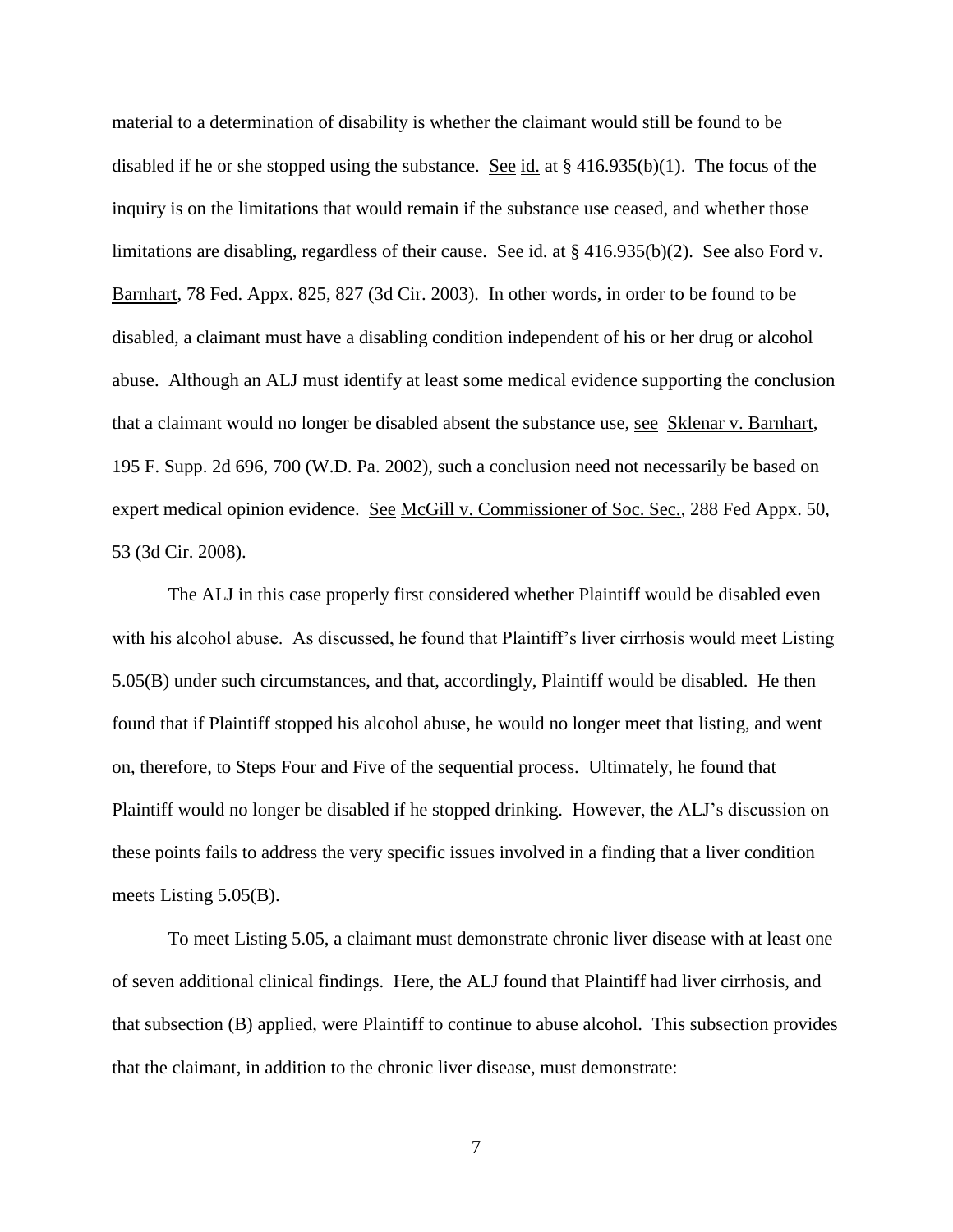Ascites or hydrothorax not attributable to other causes, despite continuing treatment as prescribed, present on at least two evaluations at least 60 days apart within a consecutive 6-month period. Each evaluation must be documented by:

1. Paracentesis or thoracentesis; or

2. Appropriate medically acceptable imaging or physical examination and one of the following:

a. Serum albumin of 3.0 g/dL or less; or

b. International Normalized Ratio (INR) of at least 1.5.

See Listing 5.05(B). The ALJ found that the record demonstrated that Plaintiff's history of ascites<sup>3</sup> met these criteria, referencing findings of the presence of ascites in April and May of 2014, and again in March through May of 2015 and November of 2015. (R. 25-26). Specifically, he noted that, on May 22, 2014, Ragat Singh, M.D., found tense ascites and moderate pain. (R. 25, 419). The ALJ further indicated that on March 7, 2015, imaging showed the presence of abdominal ascites and that Plaintiff's albumin level was 3.0 g/dL and his INR was 1.4. (R. 25, 442, 444). The presence of ascites was also noted during a follow-up examination on March 24, 2015. (R. 25, 453). On April 20, 2015, as discussed by the ALJ, Plaintiff was found to have ascetic fluid and an INR of 1.4. (R. 26, 614). On May 4, 2015, ascites were noted, and Plaintiff had an albumin level of 2.3 g/dL. (R. 26, 1091-92). Finally, the ALJ discussed that Plaintiff's INR was 1.3 on November 13, 2015. (R. 26, 955). Based on these clinical findings, the ALJ found that Plaintiff's liver condition met the listing while he continued drinking.

 The issue, then, is whether Plaintiff would still meet Listing 5.05(B) were he to stop abusing alcohol. This would require a finding that, if Plaintiff ceased his behavior, he would no

<sup>&</sup>lt;sup>3</sup> Ascites is the excess accumulation of fluid in the abdominal or peritoneal cavity.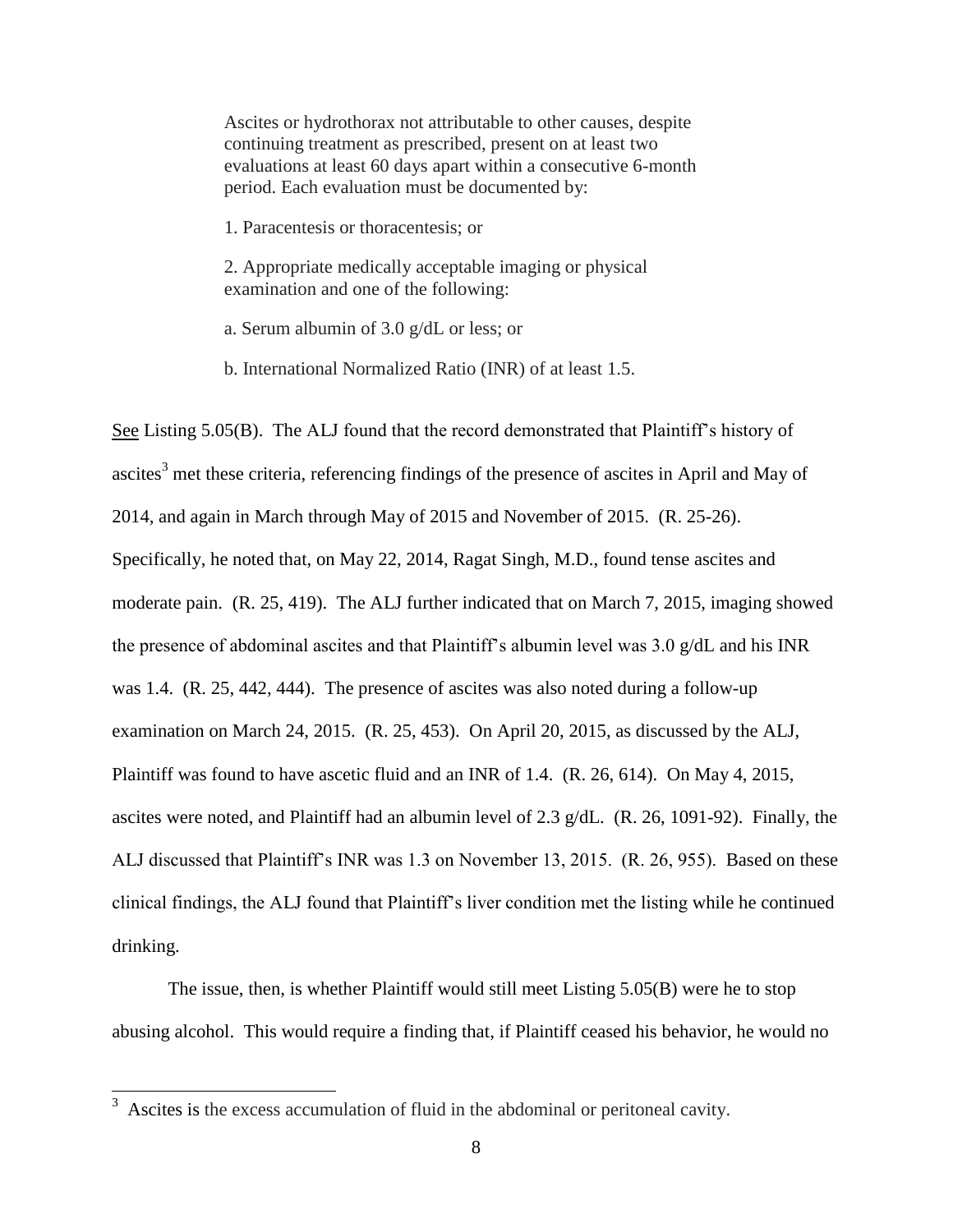longer have ascites sufficient to meet the criteria set forth in the listing. The ALJ found that Plaintiff's "treatment providers have attributed his liver disease decompensation to his alcohol use," and that "absent alcohol abuse, he would not experience chronic liver disease decompensation with recurring ascites, as described in 5.05B." (R. 28). While there is some truth to the first of these statements, it is not clear that the second statement follows from the first. The ALJ accurately pointed to the places in the record where Plaintiff's doctors stated that Plaintiff's alcohol use contributed to his cirrhosis and to the decompensation of his condition, but none of the evidence to which he cited directly supports a finding that Plaintiff would no longer experience ascites at the required levels if he ceased using/abusing alcohol. (R. 377, 411, 442, 444, 446, 923). Although it is clear that his treating physicians believed that Plaintiff's cirrhosis and his alcohol use are related, and that they strongly encouraged him to stop using alcohol, none offered any specific opinion or diagnosis as to how ending his use of alcohol would specifically affect the decompensation of his condition. The ALJ's conclusion that Plaintiff's ascites would cease along with his alcohol use simply goes a step beyond the medical findings.<sup>4</sup>

 It is not surprising to find the issues of cirrhosis of the liver and alcoholism to be intertwined in a disability case. Indeed, the Social Security Administration itself discusses the

 4 Plaintiff attaches medical records dated May 4, 2016, to his brief emphasizing the irreversibility of Plaintiff's condition and asks the Court to consider these records. While apparently reviewed by the Appeals Council, these records, which post-date the ALJ's decision by two months, were obviously not part of the record reviewed and considered by the ALJ. As such, this Court cannot consider this evidence in its determination of whether or not the ALJ's decision was supported by substantial evidence. See Matthews v. Apfel, 239 F.3d 589, 594 (3d) Cir. 2001); Chandler v. Comm'r of Soc. Sec., 667 F.3d 356, 360 (3d Cir. 2011). Since the Court is remanding this matter anyway under the fourth sentence of 42 U.S.C. § 405(g), it need not decide whether a "new evidence" remand would be warranted under sentence six of Section  $405(g)$ . Because these records are from significantly outside of the relevant time frame of this case, and because Plaintiff has already been awarded benefits for the time after the ALJ's decision here, the determination as to the materiality of this new evidence should be based on its relevance, if any, to the period from July 14, 2015 through March 2, 2016. The Court will leave this determination to the ALJ on remand.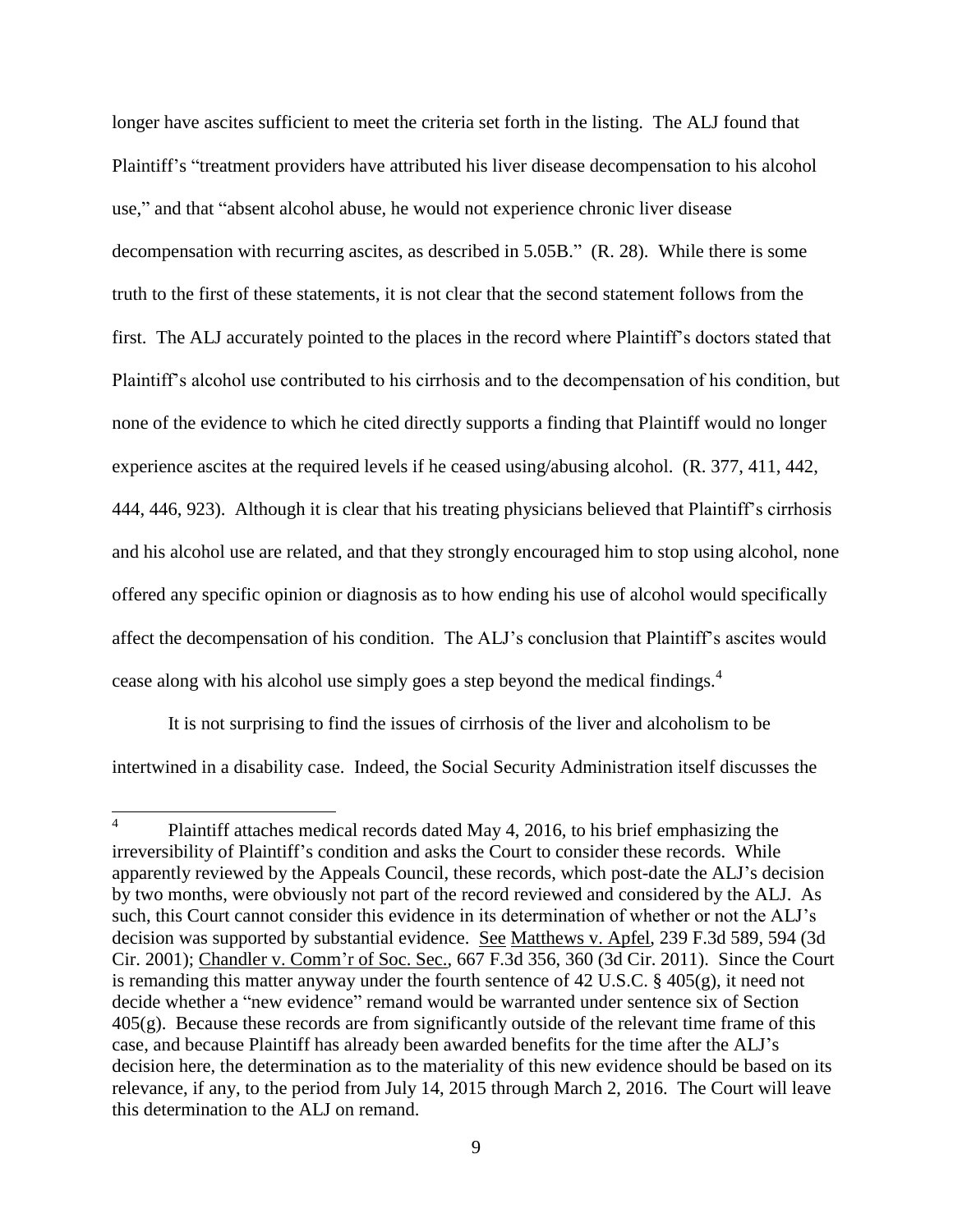relationship between drug or alcohol addiction and cirrhosis in Social Security Ruling 13-2p, 2013 WL 621536 (S.S.A.) (Feb. 20, 2013). In discussing the materiality element, the Administration states that if drug or alcohol addiction is not causing or does not affect the claimant's other impairments to the point where the other impairments could be found to be nondisabling in the absence of the addiction, the addiction is not material and the claim should be allowed. See id. at \*7. One of the specific examples given is the case where a claimant's drug or alcohol problem caused the claimant's cirrhosis, but where the cirrhosis is irreversible and could not improve to the point of non-disability if the claimant stopped drinking. See id. This reiterates that the issue is not whether Plaintiff's alcohol addiction caused his liver condition, but whether his cessation of alcohol use would result in his condition no longer meeting Listing 5.05. Cf. Phillips v. Colvin, No. C13-2108, 2014 WL 4352081, at \*4 (W.D. Wash. Sept. 2, 2014).

There is little question that Plaintiff's continued use of alcohol has not helped his cirrhosis. It seems to be equally clear that his cirrhosis will not go away if he stops drinking. But the issue that specifically needs to be discussed and decided is whether the frequency or intensity of Plaintiff's ascites would change if he stopped drinking. Often, the most useful evidence in cases involving substance use disorder is evidence relating to periods when the individual was not using drugs/alcohol. See Mirabile v. Comm'r of Soc. Sec., 354 Fed. Appx. 619, 622 (3d Cir. 2009); SSR 13-2p at \*8. There is no discussion here as to whether Plaintiff's ascites increased, decreased, or remained unchanged based on the frequency and/or quantity of his drinking. Likewise, there is no discussion of any expert medical opinion evidence as to the effect of Plaintiff's alcohol use on his ascites. Although, as discussed above, such expert opinion evidence is not required, it certainly is highly relevant evidence. See SSR 13-2p at \*8.

The issue here is a specific and technical one that simply requires a more focused